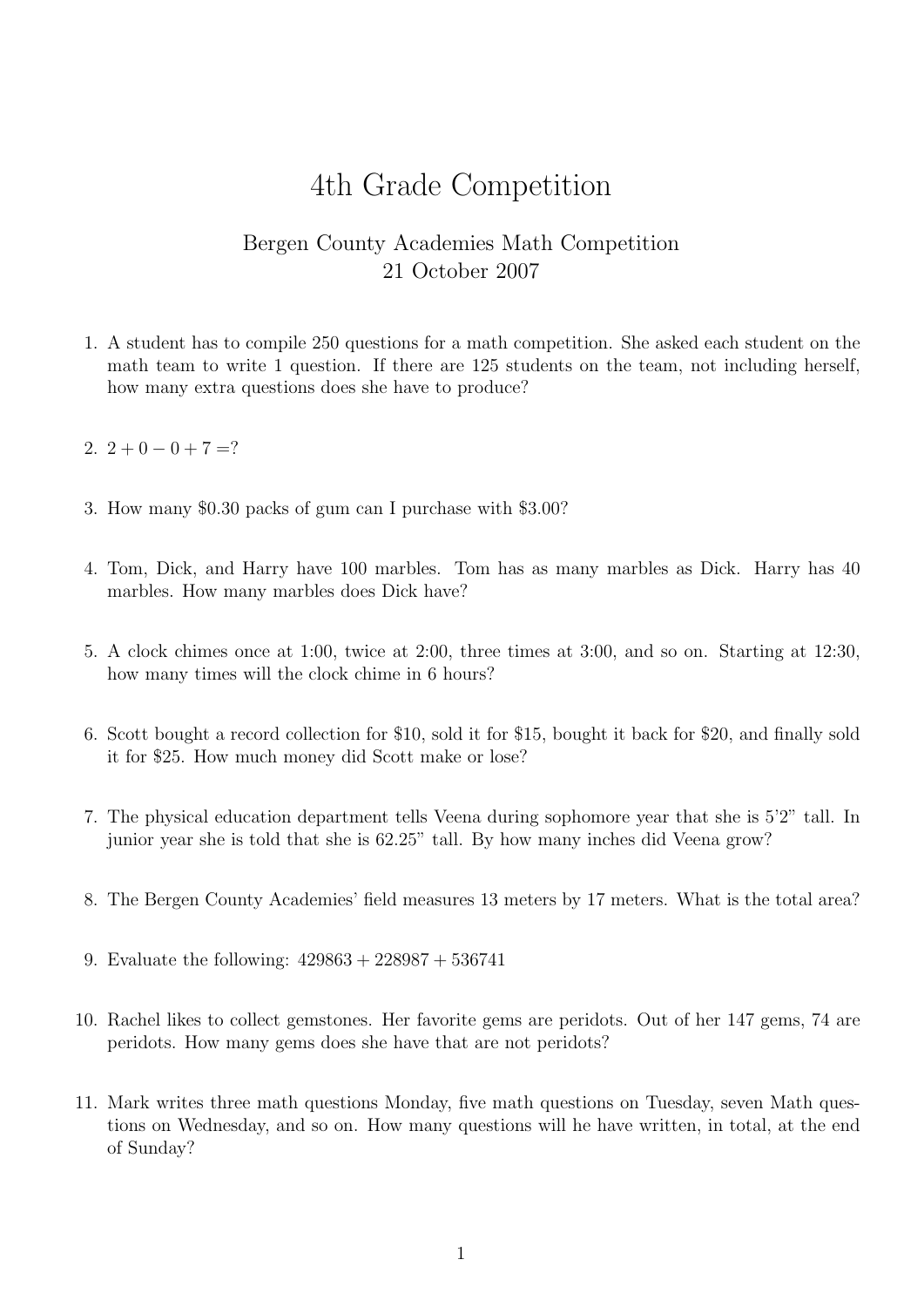- 12. If Jordan eats three pieces of candy every two days and Elen eats four pieces of candy every three days, how many pieces of candy will both of them have eaten in twelve days?
- 13. Hyesoo accidentally subtracted 5 instead of dividing by 5 on a math problem. Her answer was 15. What should her answer have been?
- 14. How many hours are there in  $3\frac{1}{4}$  days?
- 15. Sylvia has 5 apples and 3 bananas. Each apple costs a dollar and each banana costs a half dollar. How many *cents* did she spend to buy all of them?
- 16. Every time Ethan enters Mr. Holbrook's room, he drinks three cans of soda. If Ethan enters Mr. Holbrook's room three times a day, how many cans of soda will he have had after five days?
- 17. What is the perimeter of a square of area 16?
- 18. What is the area of a triangle with base 7 and height 4?
- 19. Find the sum of the numbers from 1 to 15 inclusive.
- 20. Sang has to collect and dry wildflowers for his biology project. He finds 8 each time he goes out, but the first 3 always rot before he can get home to dry them. How many times does he have to go out to get the minimum requirement of 25?
- 21. It takes 20 of Beowulf's men to beat a dragon in battle. If Beowulf has 170 men, how many dragons could they beat in battle?
- 22. In the ARML song contest, Ben and Joe wanted to sing a duet. However, their timing was terrible: Ben sang at 60 beats per minute and Joe sang at 80 beats per minute. If they sang their notes on the first beat together, how many beats will they be apart at the end of the song, 2 minutes and 45 seconds later?
- 23. How many integers equal their own squares?
- 24. Before the big organic chemistry test, the last of 6 in the year, Arthur realizes that he needs an 88 to get a 93 average. What is his average so far?
- 25. An adult working alone requires three hours to do a certain job. A child working alone requires six hours to do the same job. How many hours will it take the adult and child, working together, to do this job?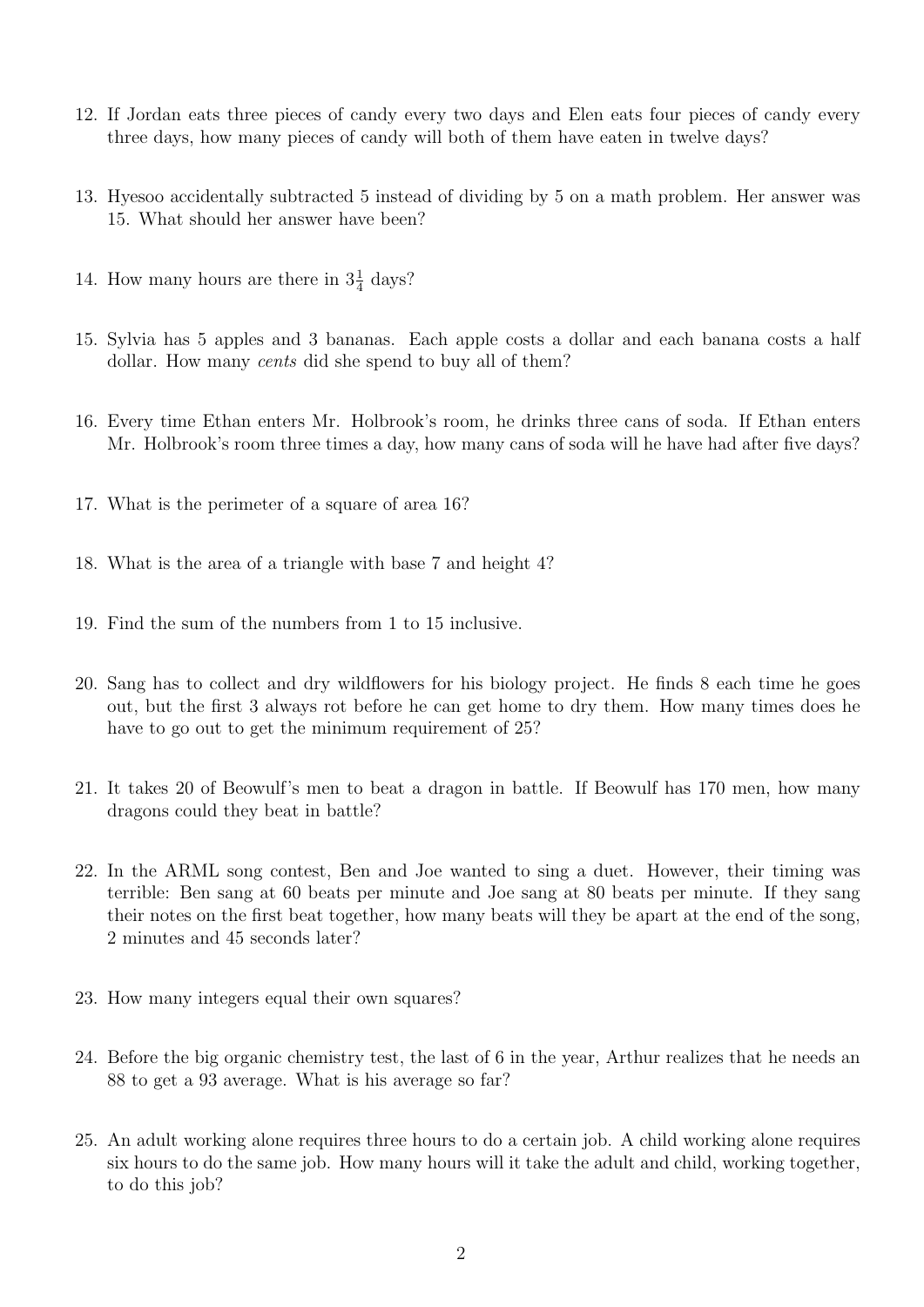- 26. At the Bergen County Academies, a club consists of 10 students. A subcommittee must be formed by choosing 3 students from this club. How many possible subcommittees can be formed?
- 27. At age 8, Christine decided to start saving money from her allowance. She saved \$2 a month the first year, \$3 a month the second year, \$4 a month the third year, etc. She turned 18 today. How much money has Christine saved so far?
- 28. What is the number halfway between  $\frac{1}{11}$  and  $\frac{1}{7}$ ?
- 29. Kevin, Watson, Robert, and Ricky are all standing in a line. Robert is standing somewhere between Kevin and Watson. Ricky is standing immediately to the right of Watson, but is not standing next to Robert. Who is standing next to the person all the way on the right?
- 30. Robert has two watches, one which loses 6 seconds every 24 hours and one which gains 1 second per hour. He sets both of them to the correct time at 6 : 00 p.m. How many hours will pass before the difference between the time shown on both watches is 1 minute?
- 31. When a number is divided by 16, the remainder is 5. What is the remainder when the same number is divided by 4?
- 32. Find the largest factor of 111, 111 less than 111, 111.
- 33. Two passenger trains traveling in opposite directions meet and pass each other. Each train is 1/24 miles long and is traveling at 50 miles per hour. How many seconds after the front parts of the trains meet will their rear parts pass each other?
- 34. The chickens, ducks and pigs in Farmer Lee's barn have the same number of heads and have a total of 72 legs. How many pigs are in the barn?
- 35. A rectangle is 12 m wide and 5 m long. If the width is reduced by 10% and the length is increased by 20%, what is the percentage change in the area (from old to new)?
- 36. Find the sum of the counting numbers from 1 to 25 inclusive.
- 37. If the sum of 5 even numbers in a row is 320, what is the smallest of the five even numbers?
- 38. Let  $x = 99887766554433221100$ . Find the remainder when x is divided by 9.
- 39. Edward's Bike Shop has a total of 32 bicycles and tricycles for rent. He checks all 74 wheels at the beginning of the season. How many tricycles does Edward have?